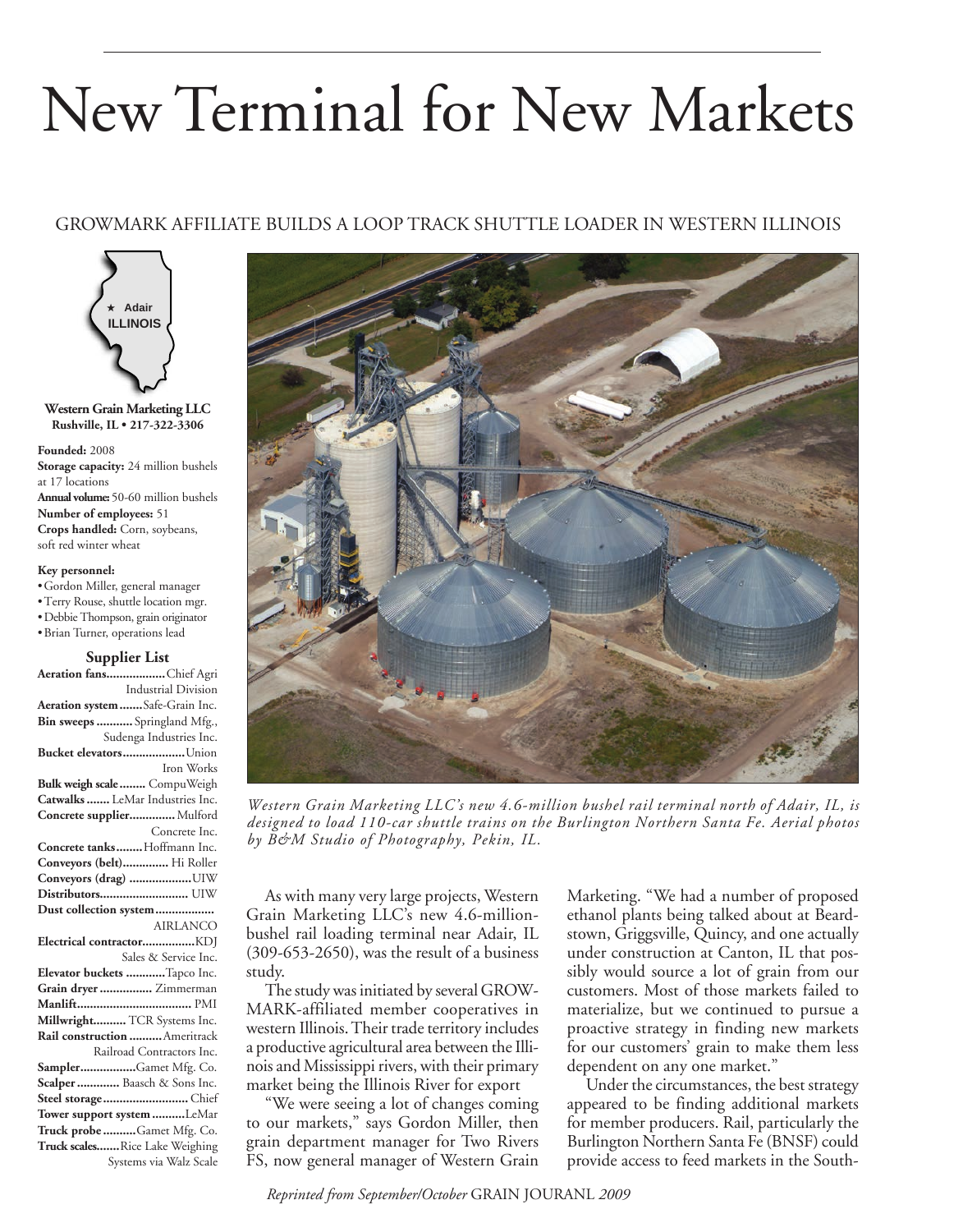

*High-altitude view of the Western Grain Marketing property showing a 7,690 foot loop track for continuous rail loading without decoupling.*

west, as well as the Pacific Northwest, southern California, and Mexico.

In 2008, the grain operation of Two Rivers FS joined with its parent, GROWMARK, and the grain departments of two other affiliated cooperatives – Riverland FS and West Central FS – to formWestern Grain Marketing. The goal was to build a rail terminal with a loop track for loading shuttle



*CompuWeigh bulk weigh loadout scale is designed to load a shuttle train, under normal conditions, in less than 10 hours. Ground level photos by Ed Zdrojewski.*

trains, plus handling all merchandising from a central office in Rushville (217-322-3306).

The addition of a rail terminal allows the new operation access to river, rail, and truck-to-processor markets, whatever works out the best for member producers.

## **The New Terminal**

Western Grain Marketing purchased a 150-acre site near the center of its grain origination territory, at the intersection of U.S Highway 136 and State Highway 41, two miles north of Adair. The site offers access to a BNSF main line, and Miller notes that the proposed extension of the State Highway 336 four-lane between Quincy, IL and Peoria, IL will have an interchange 2-1/2 miles north of the facility.

GROWMARK's own engineering and construction operation in Bloomington (309-557-6334) served as general contractor on the project. Other major firms taking part:

• Laverdiere Construction Inc., Macomb,IL (309-837-1258), prepared the railbed and Ameritrack Railroad Contractors Inc., Frankfort, IN (765-659- 2111), constructed the 7,690-foot loop track from 132-lb. rail and wood ties.

• TCR Systems Inc., Decatur, IL (217-877-5622), served as the project's millwright.

• KDJ Sales & Service Inc., Mackinaw, IL (309-359-3611), served as electrical contractor and installed the facility's PLC-based control system.

• Hoffmann Inc., Muscatine, IA (563-263-4733), constructed the terminal's two 500,000-bushel jumpform concrete tanks.

• Cross Country Construction, Elbow Lake, MN (218-770-2290), constructed the facility's steel storage, including three huge Chief Titan 1.1-million-bushel tanks.

• Mulford Concrete, Hampton, IA (641-456-5200), constructed concrete foundations.

Construction began in the summer of 2008. The facility was expected to begin loading trains in September 2009.

#### **Storage Mix**

Shuttle Location Manager Terry Rouse explains that Western Grain Marketing deliberately chose a mix of concrete and steel storage. With the projected loading of 90 trains per year, concrete was the choice for short-term storage, since it would have the strength to stand up to that many turns. For long-term storage with fewer turns, cost



*LP-gas Zimmerman tower dryer has the capacity to dry 5,000 bph of grain at five points of moisture removal.*